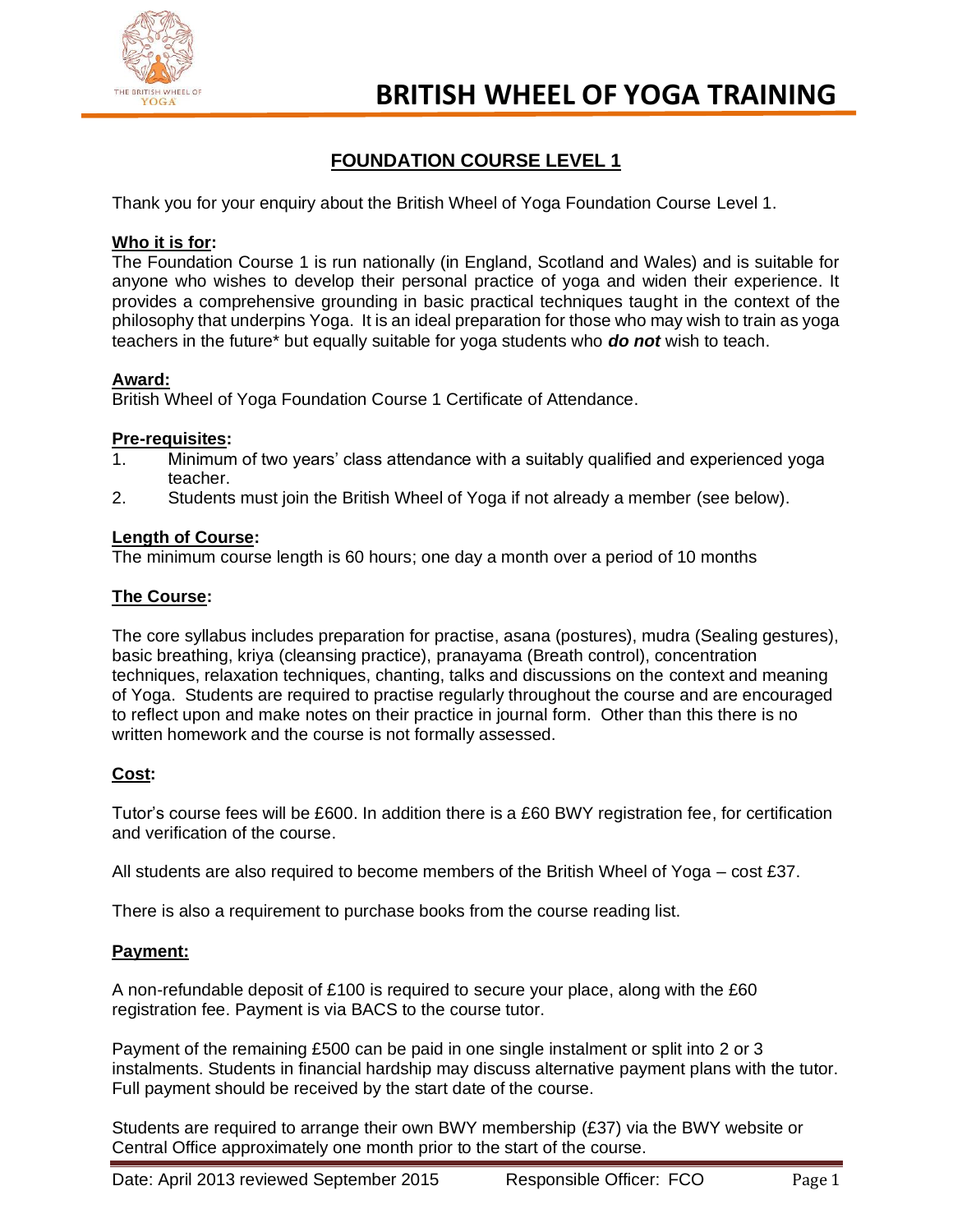

# **Refund policy:**

After joining the course, all fees are non-refundable should you decide to withdraw.

Refunds are not given for any missed sessions. Please note that you are required to attend a minimum of 8 of the 10 sessions in order to receive your BWY certificate.

In the event of the course being cancelled all money will be refunded.

#### **Information on where Foundation Courses are planned:**

British Wheel of Yoga Regional Training Officers will supply details of courses in each region. The BWY national website and the BWY publication 'Spectrum' (free to members), list Foundation Courses about to start in all regions.

\* *Completion of the Foundation Course would be advantageous when applying to join a BWY Diploma course and is highly recommended.*

### **About the Tutor: Janice Procter – Radiance Yoga**

Janice has been practising yoga since 2005, having attended her first yoga classes while recovering from illness. The classes were a healing balm, and Janice was drawn to the noncompetitive nature of yoga - how it teaches you to listen to your own unique body and adapting the postures so that they fit your needs. Through yoga, she learnt how to know when the mind is beginning to feel unsettled and bring it back to balance and tranquillity. Janice has a gentle and inclusive approach in her teaching, guiding students to build confidence and trust in their body and encouraging you to love the body that you're in.

Inspired by the transformation that yoga made in her life and her wonderful teachers, Janice wanted to share the gifts of yoga with others. She trained as a teacher with the British Wheel of Yoga and completed the Level 4 Diploma in Teaching Yoga. Further training includes Restorative Yoga (British Wheel of Yoga), Yoga Nidra (YogaCampus) and Yoga for People with Cancer (British Wheel of Yoga). Janice has been teaching yoga since 2016.

### **The Venue**

The course will be held at the Village Hall, in Great Gidding Cambridgehshire – a beautiful and quiet village surrounded by countryside. There is plenty of parking and the hall is easily accessible.

### **Application Procedure**

The completed application form, including details of references, should be emailed to the tutor.

### **Policies and Procedures for learners**

The BWY is committed to setting and maintaining high standards of training throughout all our courses. To ensure that we create a safe and effective learning environment for all learners we have a range of policies to assist both the tutor and the learner in line with the current government guidelines. We are constantly reviewing our policies and procedures but they can be found on our website using the following links: